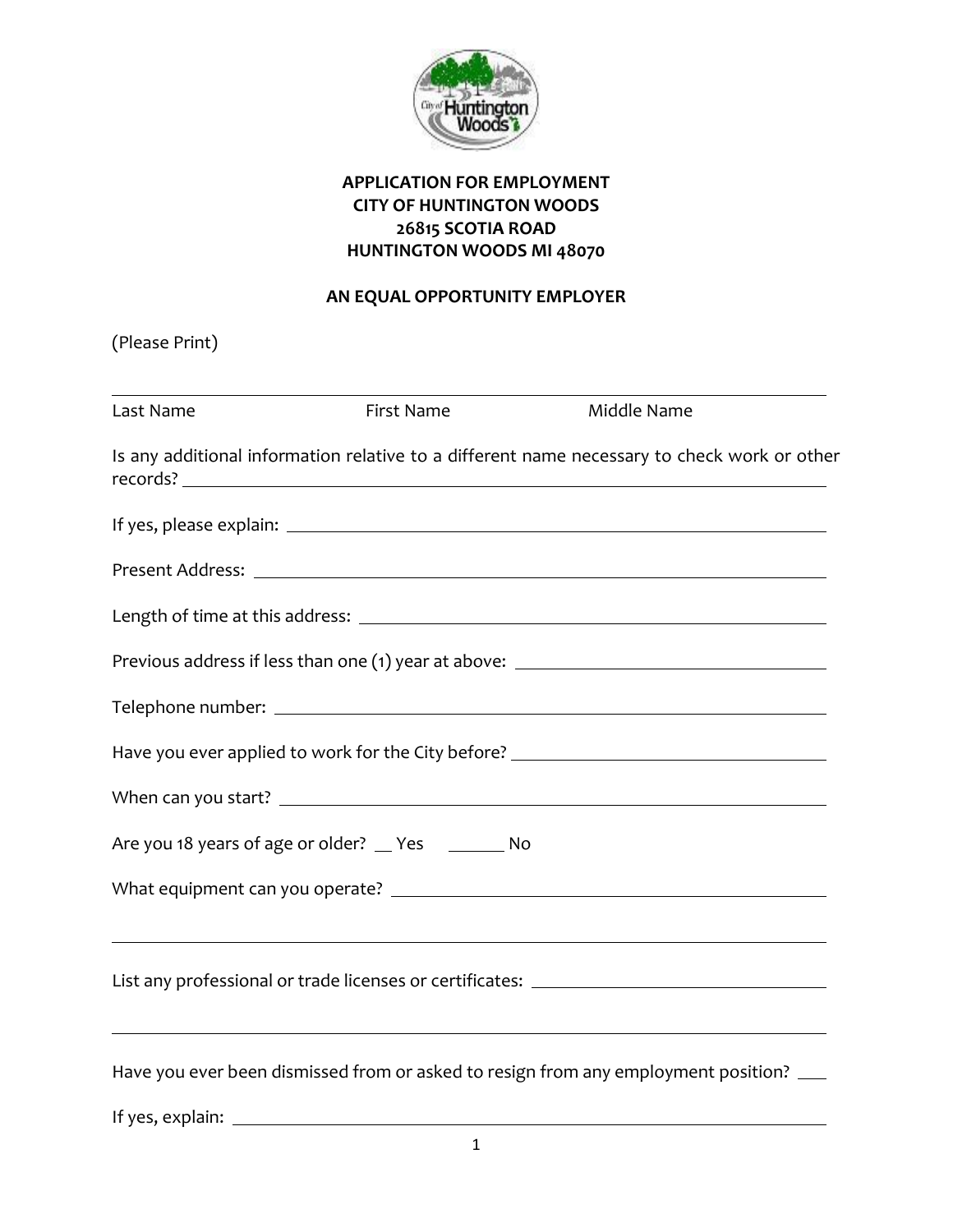Are any of your relatives current or former employees of the City of Huntington Woods?

### **WORK EXPERIENCE**

| Place of Employment _________________                              |                                     |                                                                                                                                                                                                                                                                                                                                                                                                                                                                                           |
|--------------------------------------------------------------------|-------------------------------------|-------------------------------------------------------------------------------------------------------------------------------------------------------------------------------------------------------------------------------------------------------------------------------------------------------------------------------------------------------------------------------------------------------------------------------------------------------------------------------------------|
| Dates of Employment ________________                               |                                     | Job Title________________________________                                                                                                                                                                                                                                                                                                                                                                                                                                                 |
| Telephone Number ___________________                               |                                     |                                                                                                                                                                                                                                                                                                                                                                                                                                                                                           |
| Place of Employment _________________                              |                                     | Supervisor _________________________________                                                                                                                                                                                                                                                                                                                                                                                                                                              |
| Dates of Employment ________________                               |                                     | Job Title________________________________                                                                                                                                                                                                                                                                                                                                                                                                                                                 |
| Telephone Number ___________________                               |                                     |                                                                                                                                                                                                                                                                                                                                                                                                                                                                                           |
|                                                                    |                                     |                                                                                                                                                                                                                                                                                                                                                                                                                                                                                           |
| Place of Employment _________________                              |                                     |                                                                                                                                                                                                                                                                                                                                                                                                                                                                                           |
| Dates of Employment ________________                               |                                     | Job Title___________________________________                                                                                                                                                                                                                                                                                                                                                                                                                                              |
| Telephone Number __________________                                |                                     | $Duties \begin{tabular}{@{}c@{}} \hline \multicolumn{3}{c}{} & \multicolumn{3}{c}{} & \multicolumn{3}{c}{} \\ \multicolumn{3}{c}{} & \multicolumn{3}{c}{} & \multicolumn{3}{c}{} \\ \multicolumn{3}{c}{} & \multicolumn{3}{c}{} & \multicolumn{3}{c}{} \\ \multicolumn{3}{c}{} & \multicolumn{3}{c}{} & \multicolumn{3}{c}{} \\ \multicolumn{3}{c}{} & \multicolumn{3}{c}{} & \multicolumn{3}{c}{} \\ \multicolumn{3}{c}{} & \multicolumn{3}{c}{} & \multicolumn{3}{c}{} \\ \multicolumn$ |
|                                                                    |                                     |                                                                                                                                                                                                                                                                                                                                                                                                                                                                                           |
| If presently employed, may we contact your supervisor? Yes __ No__ |                                     |                                                                                                                                                                                                                                                                                                                                                                                                                                                                                           |
|                                                                    | <b>PERSONAL REFERENCES</b>          |                                                                                                                                                                                                                                                                                                                                                                                                                                                                                           |
|                                                                    | (Not Former Employers or Relatives) |                                                                                                                                                                                                                                                                                                                                                                                                                                                                                           |
| <u>Name &amp; Occupation Address</u>                               |                                     | Phone #                                                                                                                                                                                                                                                                                                                                                                                                                                                                                   |
|                                                                    | Street ____________________         |                                                                                                                                                                                                                                                                                                                                                                                                                                                                                           |
|                                                                    | $City \t 2777$                      | Home Phone #                                                                                                                                                                                                                                                                                                                                                                                                                                                                              |
|                                                                    | State _________ Zip___________      |                                                                                                                                                                                                                                                                                                                                                                                                                                                                                           |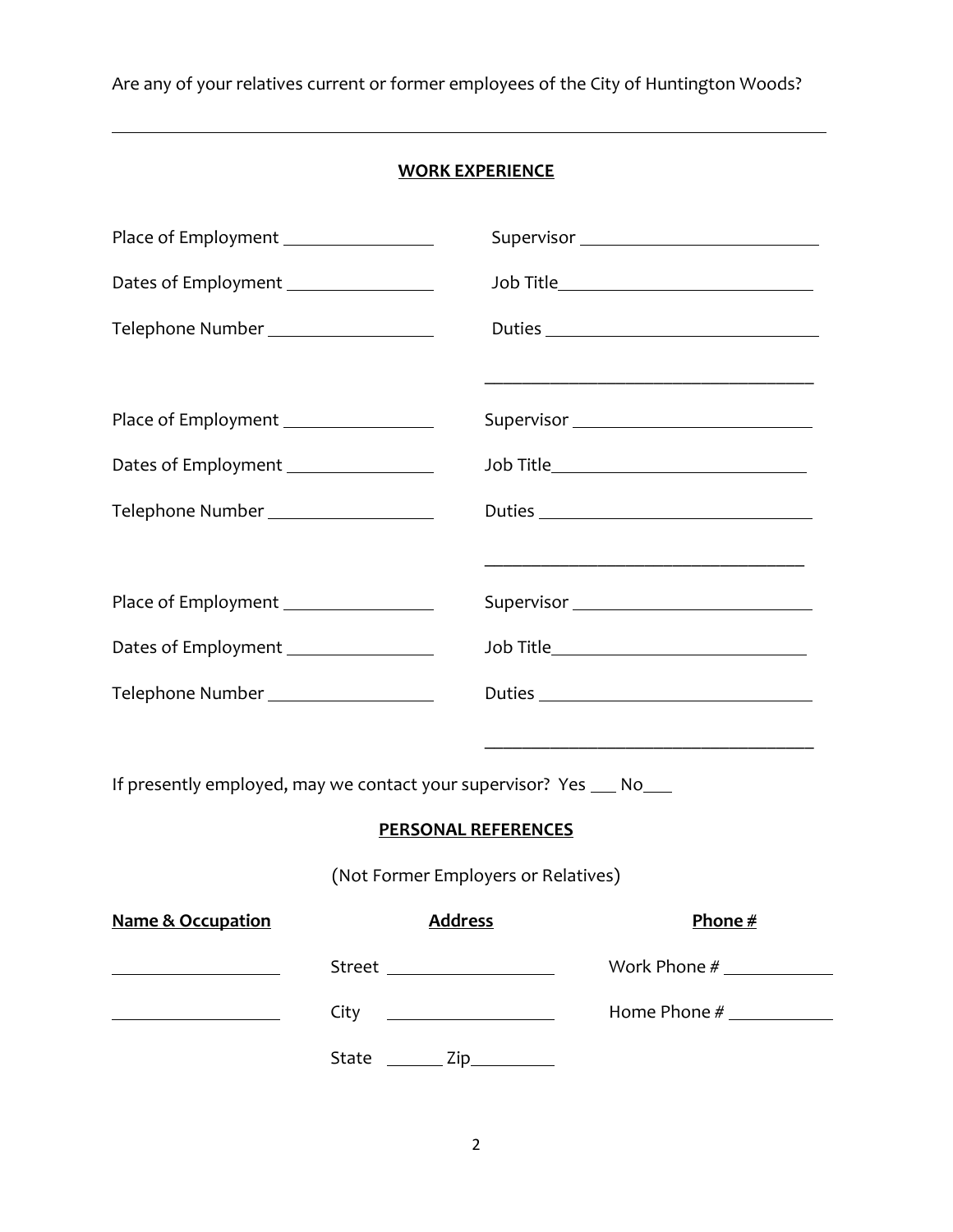| <b>Name &amp; Occupation</b>                                    | <b>Address</b>                                                                                                                                                                                                                       |                               | Phone $#$                                                                                                                                                                                                                            |
|-----------------------------------------------------------------|--------------------------------------------------------------------------------------------------------------------------------------------------------------------------------------------------------------------------------------|-------------------------------|--------------------------------------------------------------------------------------------------------------------------------------------------------------------------------------------------------------------------------------|
| <u> 1989 - Johann Barbara, martin a</u>                         | Street ____________________                                                                                                                                                                                                          |                               |                                                                                                                                                                                                                                      |
|                                                                 |                                                                                                                                                                                                                                      |                               | Home Phone #                                                                                                                                                                                                                         |
|                                                                 | State ________ Zip__________                                                                                                                                                                                                         |                               |                                                                                                                                                                                                                                      |
|                                                                 |                                                                                                                                                                                                                                      | <b>EDUCATIONAL BACKGROUND</b> |                                                                                                                                                                                                                                      |
| High School:                                                    |                                                                                                                                                                                                                                      |                               | <u> Alexandria de la contrada de la contrada de la contrada de la contrada de la contrada de la contrada de la c</u>                                                                                                                 |
| Location:                                                       |                                                                                                                                                                                                                                      |                               | <u> 1989 - Johann Stoff, fransk politik (f. 1989)</u>                                                                                                                                                                                |
| Subjects Studied: Chronic Communication Ciploma: Yes Chronic No |                                                                                                                                                                                                                                      |                               |                                                                                                                                                                                                                                      |
| College:                                                        | <u>state and the state of the state of the state of the state of the state of the state of the state of the state of the state of the state of the state of the state of the state of the state of the state of the state of the</u> |                               |                                                                                                                                                                                                                                      |
| Location:                                                       |                                                                                                                                                                                                                                      |                               | <u>state and the state of the state of the state of the state of the state of the state of the state of the state of the state of the state of the state of the state of the state of the state of the state of the state of the</u> |
|                                                                 |                                                                                                                                                                                                                                      |                               |                                                                                                                                                                                                                                      |
|                                                                 |                                                                                                                                                                                                                                      |                               |                                                                                                                                                                                                                                      |
| Location:                                                       |                                                                                                                                                                                                                                      |                               |                                                                                                                                                                                                                                      |
|                                                                 |                                                                                                                                                                                                                                      |                               |                                                                                                                                                                                                                                      |
| submit resumes or other pertinent information in written form.) |                                                                                                                                                                                                                                      |                               | Are there any other experiences, skills or qualifications which you feel would especially<br>qualify you for work with the City of Huntington Woods? (Applicants are encouraged to                                                   |
|                                                                 |                                                                                                                                                                                                                                      |                               | For positions that require driving do you have a valid Drivers License? _______________<br>For positions that require driving what is your Drivers License Number: _______________                                                   |
| Have you ever been convicted of a crime?* _____ Yes _______ No  |                                                                                                                                                                                                                                      |                               |                                                                                                                                                                                                                                      |
| If so, when, where and nature of offenses:                      |                                                                                                                                                                                                                                      |                               |                                                                                                                                                                                                                                      |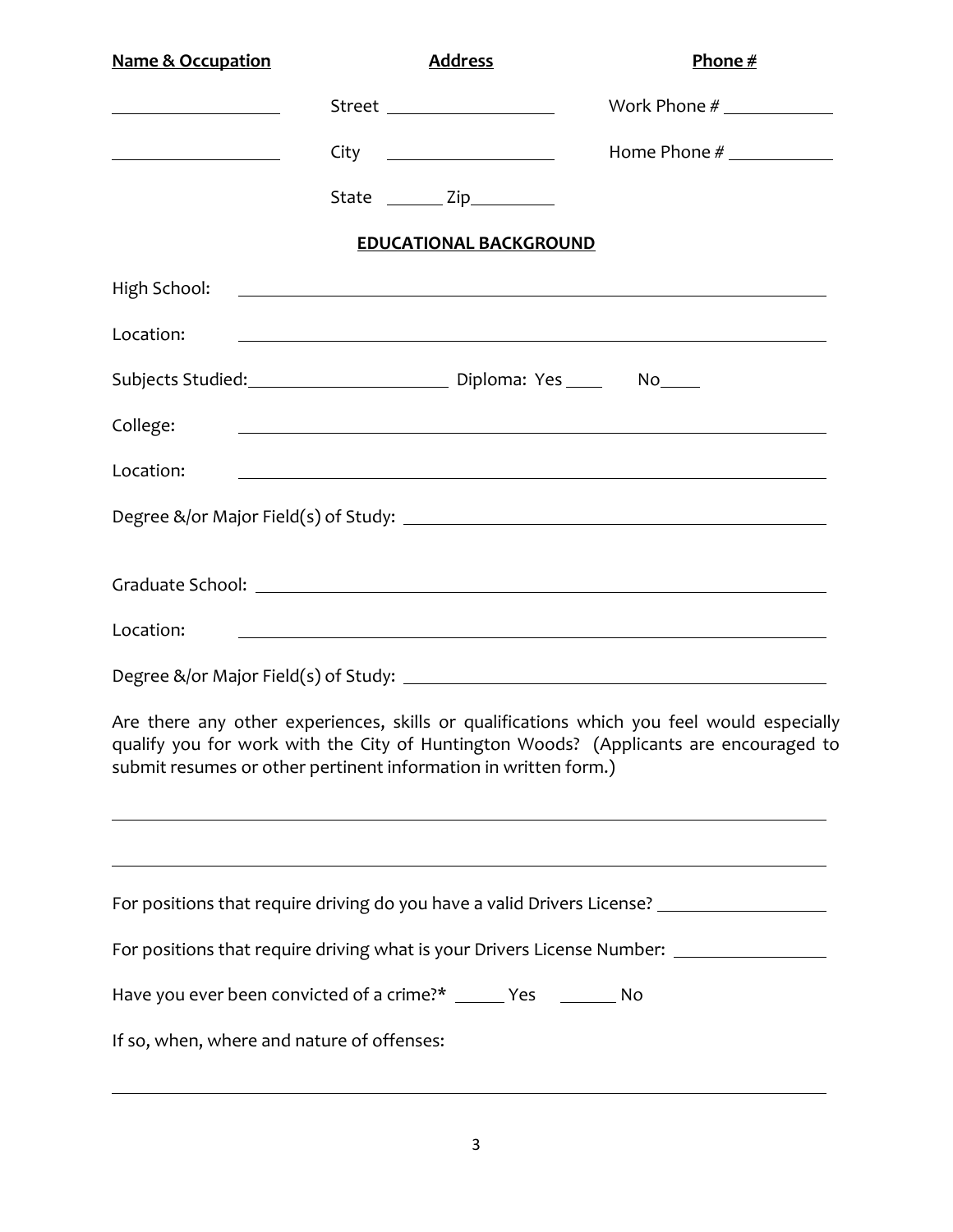|  |  | Are there any criminal charges pending against you?* | <b>Present Service Service Service Service Service Service Service Service Service Service Service Service Servi</b> | No |
|--|--|------------------------------------------------------|----------------------------------------------------------------------------------------------------------------------|----|
|--|--|------------------------------------------------------|----------------------------------------------------------------------------------------------------------------------|----|

If so, please explain:

\*A yes response does not automatically disqualify a job applicant from further consideration. Each situation is evaluated relative to the job being sought.

In case of an emergency, we should notify:

Name **Address Phone No.** And Address **Phone No. Phone No.** 

\_\_\_\_\_\_\_\_\_\_\_\_\_\_\_\_\_\_\_\_\_\_\_\_\_\_\_\_\_\_\_\_\_\_\_\_\_\_\_\_\_\_\_\_\_\_\_\_\_\_\_\_\_\_\_\_\_\_\_\_\_\_\_\_\_\_\_\_\_\_\_\_\_\_\_

### *AUTHORIZATION AND UNDERSTANDING*

I certify that information given in this Application and related documentation is true and complete without qualification. I understand that Huntington Woods may investigate my work and personal history and verify all data given on this Application, on related papers, and in interviews and I authorize Huntington Woods to do the same. This inquiry may include information as to my character, general reputation and personal characteristics, and I consent to the conduct of this inquiry. I authorize all individuals, schools and employers named, except as specifically limited on this application, to provide information requested about me, and I release them from liability for damages in providing this information. I understand and acknowledge that Huntington Woods is entitled to rely on the representations made by me in the hiring process, and therefore, I understand and acknowledge that any misrepresentation or omission of fact by me can result in immediate discharge if deemed appropriate by the City.

I also understand and acknowledge that, if hired, my employment and compensation will be at the will of Huntington Woods and can be terminated, with or without cause, and with or without notice, at any time at the option of either Huntington Woods or myself. This at-will relationship may only be altered by the terms of a collective bargaining agreement which covers my position, or through a written contract signed by myself and the City Manager.

Furthermore, I agree that any lawsuit or claim against the City, or its agents, arising out of my employment or termination of employment (including but not limited to claims arising under state, federal or local civil rights laws) must be brought within the following time limits or forever be barred: (a) for lawsuits requiring the filing of a Charge of Discrimination with the EEOC, within 90 days after the EEOC issues a Notice of Right to Sue; or (b) for all other actions, including any administrative claim or suit, within the shorter of (i) 180 days of the event(s) giving rise to the claim, or (ii) the time limit specified by statute. I hereby waive any statute of limitations to the contrary.

| Applicant's Signature: |  | Date: |
|------------------------|--|-------|
|------------------------|--|-------|